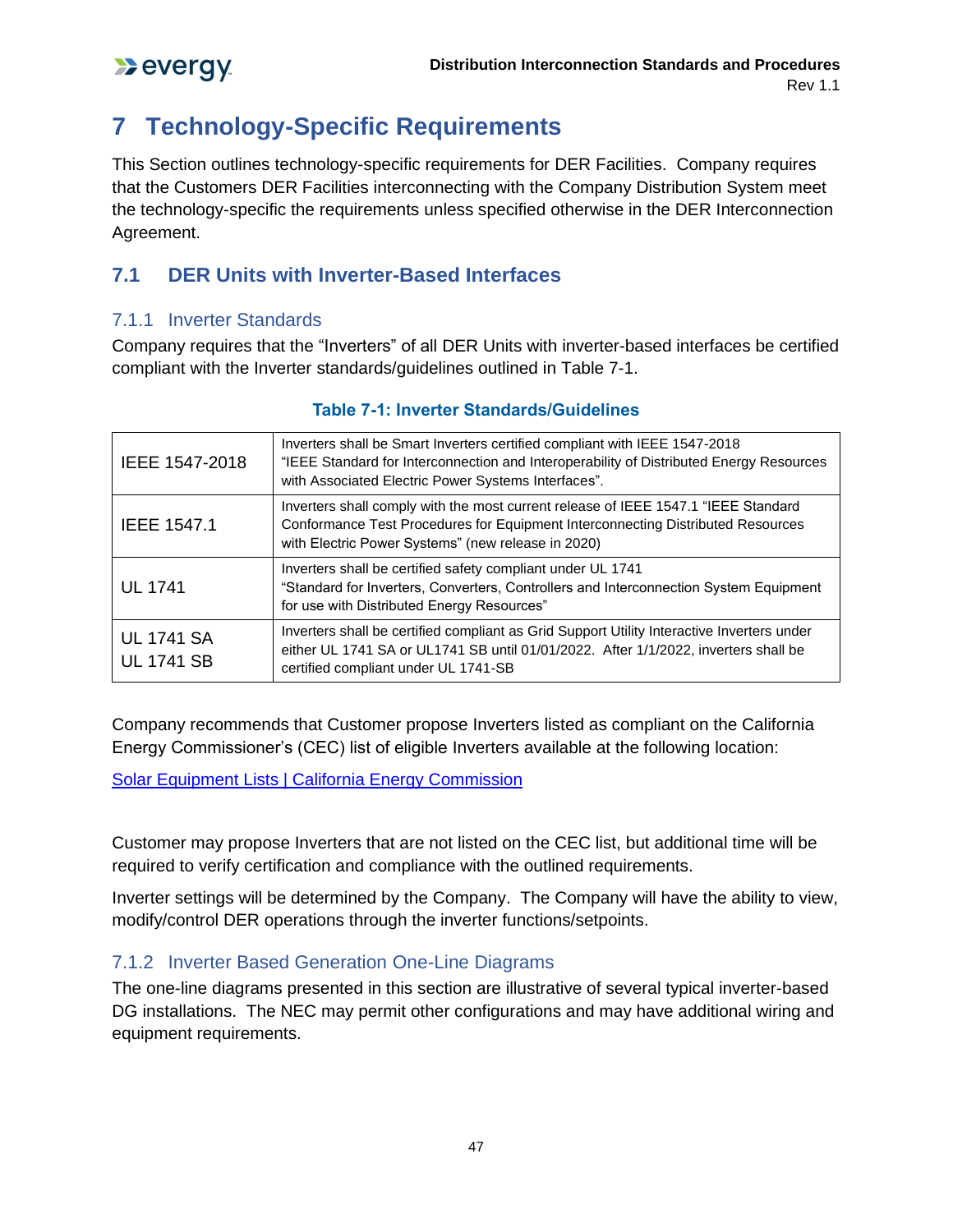

Figure 7-1 below, illustrates the typical one-line diagram for a Customer's DER Facility that is connected at a circuit breaker in the electric service/load panel. The NEC 120% rule<sup>16</sup> applies when the DER PoC is made on the opposite end of the load bus from the primary power source.





<sup>16</sup> NEC707.12(B)(3)(2)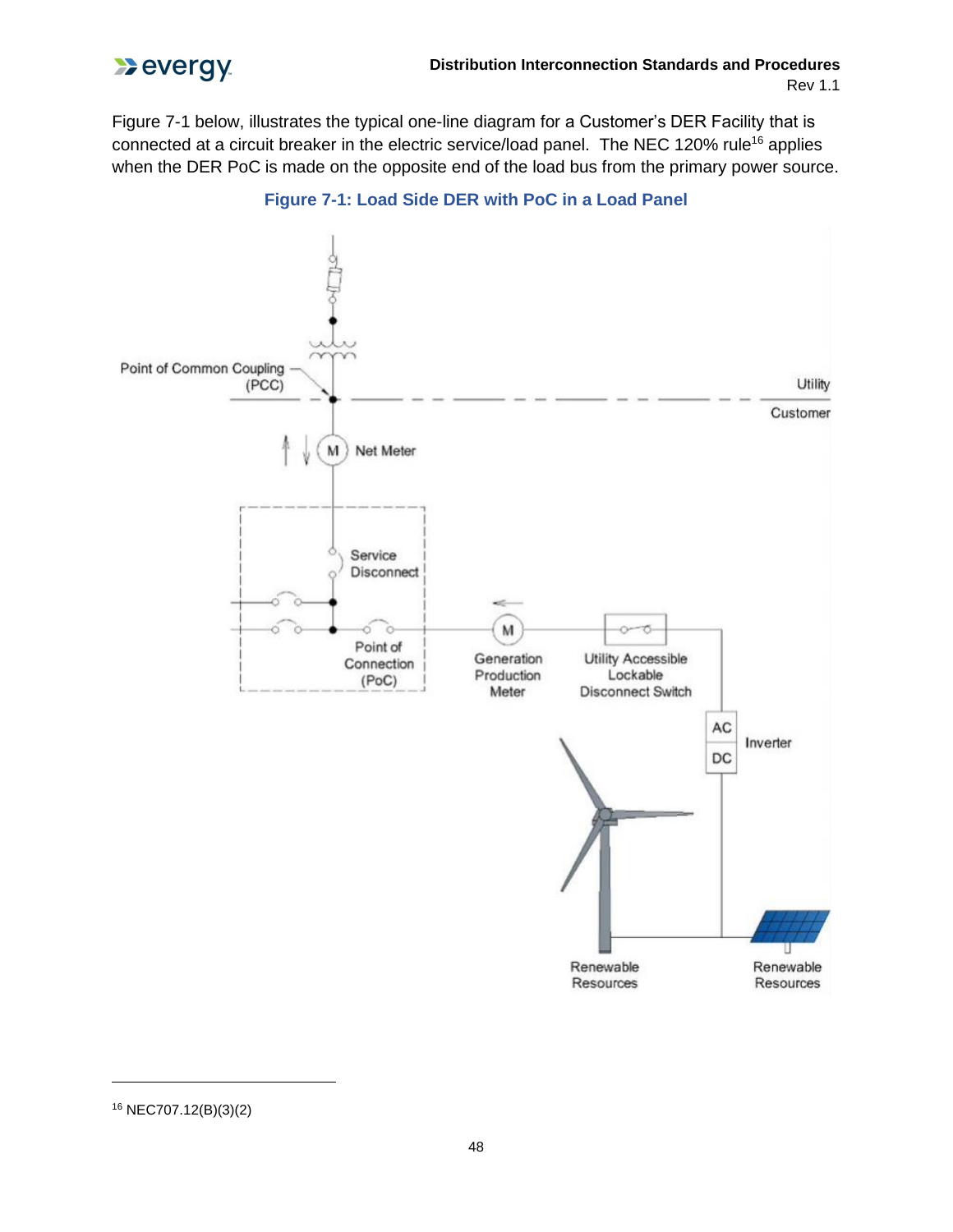

Figure 7-2 below, illustrates the typical one-line diagram for a Customer's DER Facility that is connected on the load side of the Customer's service fuse/breaker disconnect, but ahead of a load panel. This configuration requires that the conductors and load panel, on the load side of the DER POC, be sized to carry the sum of the service and DER protective device ratings<sup>17</sup>.



#### **Figure 7-2: Load Side DER with PoC Ahead of a Load Panel**

<sup>16</sup> NEC 705.12(B)(2) & (3)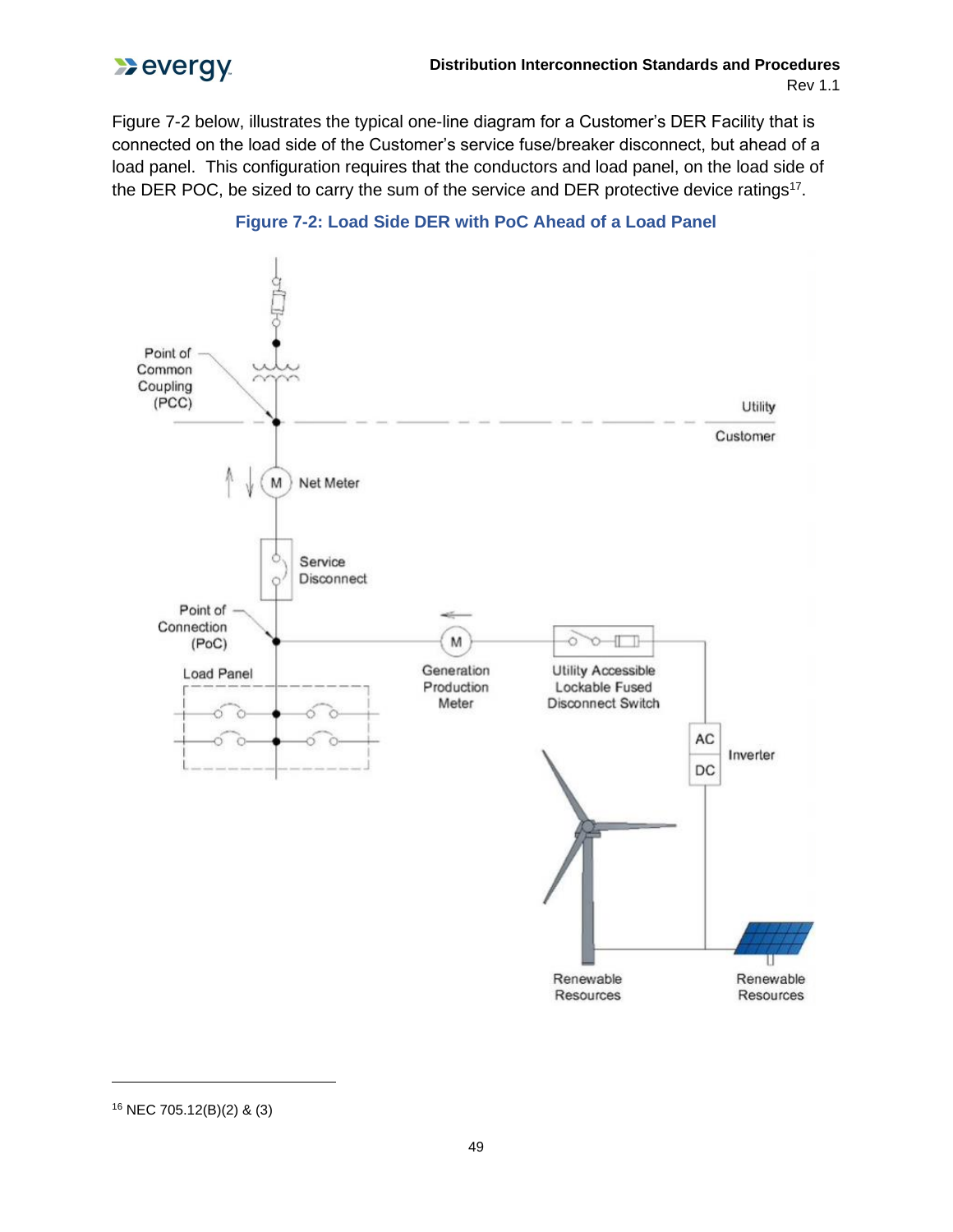

Figure 7-3 below, illustrates the typical one-line diagram for a Customer's DER Facility that is connected after the Company service meter, but on the supply side of the Customer's service fuse/breaker disconnect using a double lugged meter enclosure. In this configuration, an existing meter enclosure may have to be changed to a meter enclosure that accommodates double lug load side connection.



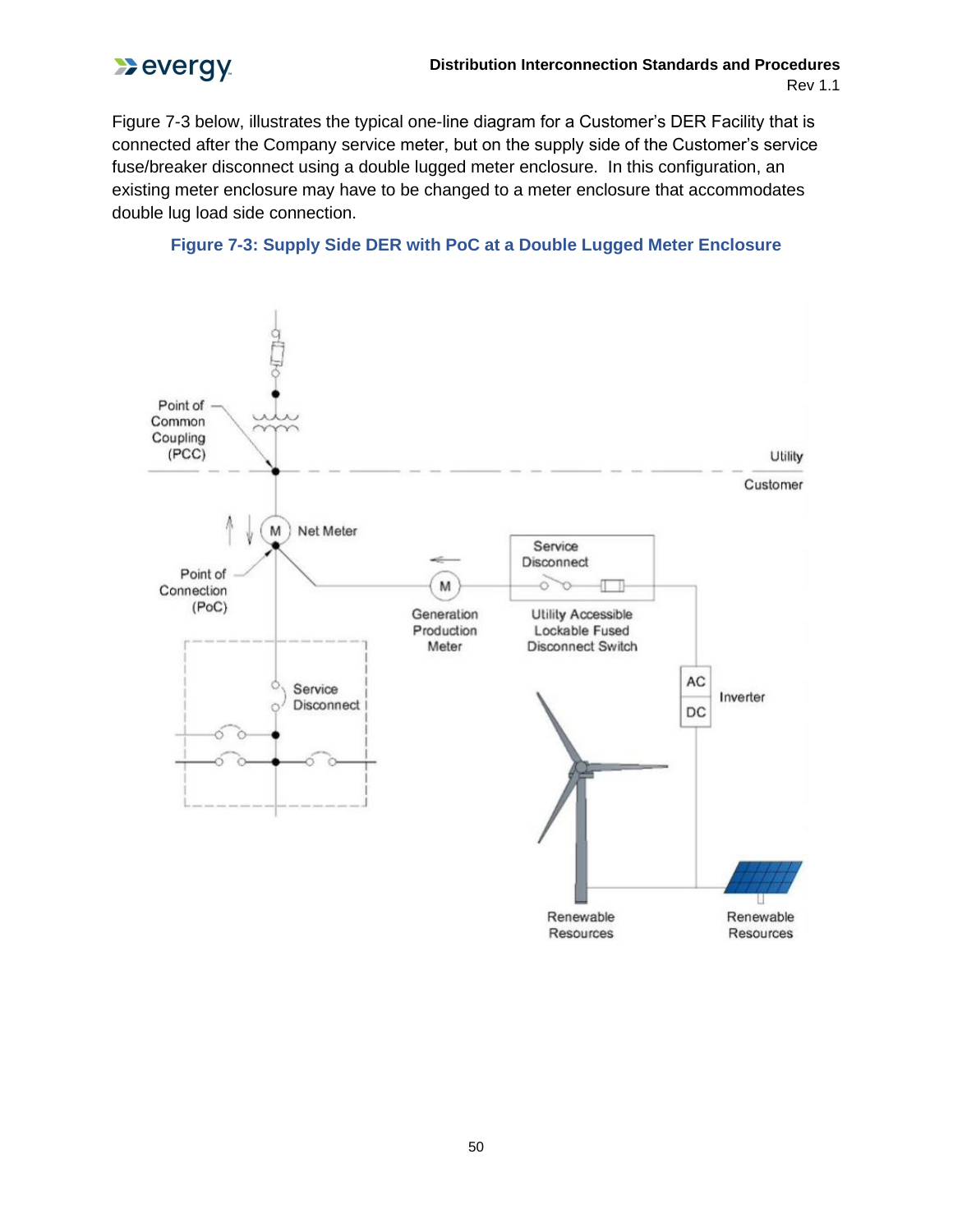

Figure 7-4 below, illustrates the typical one-line diagram for a larger Customer's DER Facility with an output rating greater than 200 amps which therefore requires CT generation metering. In this illustration the DER is connected in a junction box after the Company service meter, but on the supply side of the Customer's main service fuse/breaker disconnect. In this configuration the service meter enclosure must have the rating of the sum of the Customer's service disconnects, main and DER.



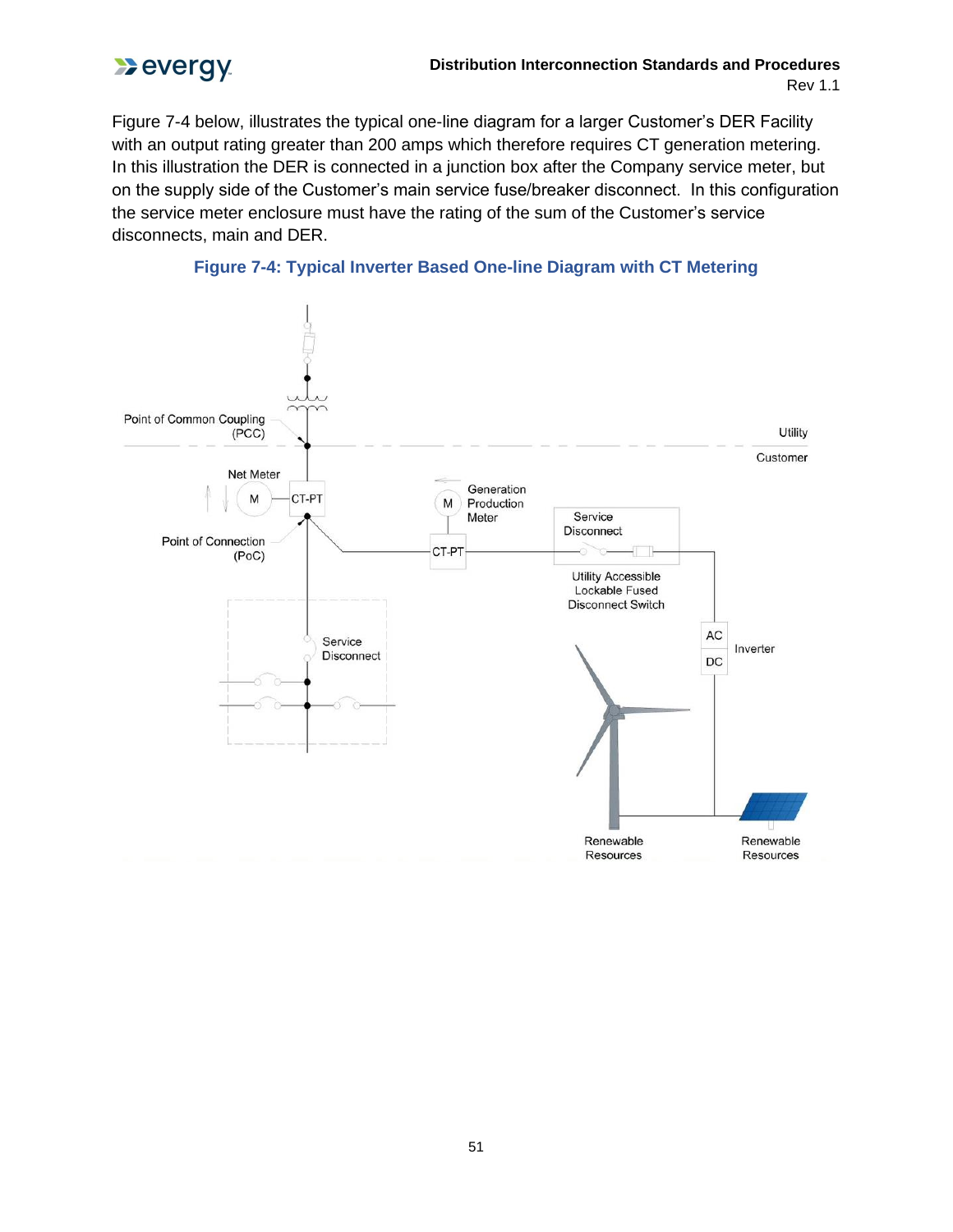# **7.2 Battery Energy Storage Systems (BESS)**

Electric energy storage is considered a generator under the DER Facility definition in this Document. Battery energy storage systems are typically one part of a Customer Renewable Energy generation project and consist of batteries, Inverter(s), and an associated control system. BESS connections will be reviewed as part of the Customer's DER Faculty Interconnection Application and will be required to meet the technical and operational requirements of this manual.

Under Net Metering, a BESS can be paired with a Net Meter eligible Renewable Energy DER Unit. However, a BESS- only DER Facility is not eligible for the Net Metering program, as the energy stored may not be from renewable sources. A BESS-only DER Facility is eligible for Interconnection under the Parallel Generation-Non-Export or Parallel Generation-Qualifying Facility program. A BESS-only DER Facility may be allowed to export energy to the Company's Distribution System when participating in a Company demand response or other grid services program and responding to a Company-issued dispatch instructions.

## 7.2.1 BESS Standards

Company requires that Inverters of all BESS with Inverter-based interfaces be Certified to Underwriters Laboratories (UL) Standard UL 1741-SA and California Rule 21.

Company recommends that Customer propose Inverters listed as compliant on the California Energy Commissioner's (CEC) list of eligible Inverters available at:

Solar Equipment Lists | California Energy Commission

Company requires that the BESS be Certified compliant with the Battery and Energy Storage System Standards outlined in Table 7-2.

| <b>UL 1973</b> | Batteries shall be Certified compliant with UL 1973<br>"Standard for Batteries for Use in Stationary, Vehicle Auxiliary Power and Light Electric<br>Rail (LER) Applications". |
|----------------|-------------------------------------------------------------------------------------------------------------------------------------------------------------------------------|
| <b>UL 9540</b> | Energy Storage Systems shall be Certified compliant with UL 9540<br>"Standard for Energy Storage Systems and Equipment".                                                      |

### **Table 7-2: Battery and Energy Storage System Standards**

Company recommends that Customer propose BESS components listed as compliant on the California Energy Commissioner's (CEC) list of eligible Battery and Energy Storage Systems available at:

Solar Equipment Lists | California Energy Commission

Customer may propose Inverter and BESS components that are not listed on the CEC list, but additional time will be required to verify certification and compliance with the specified requirements.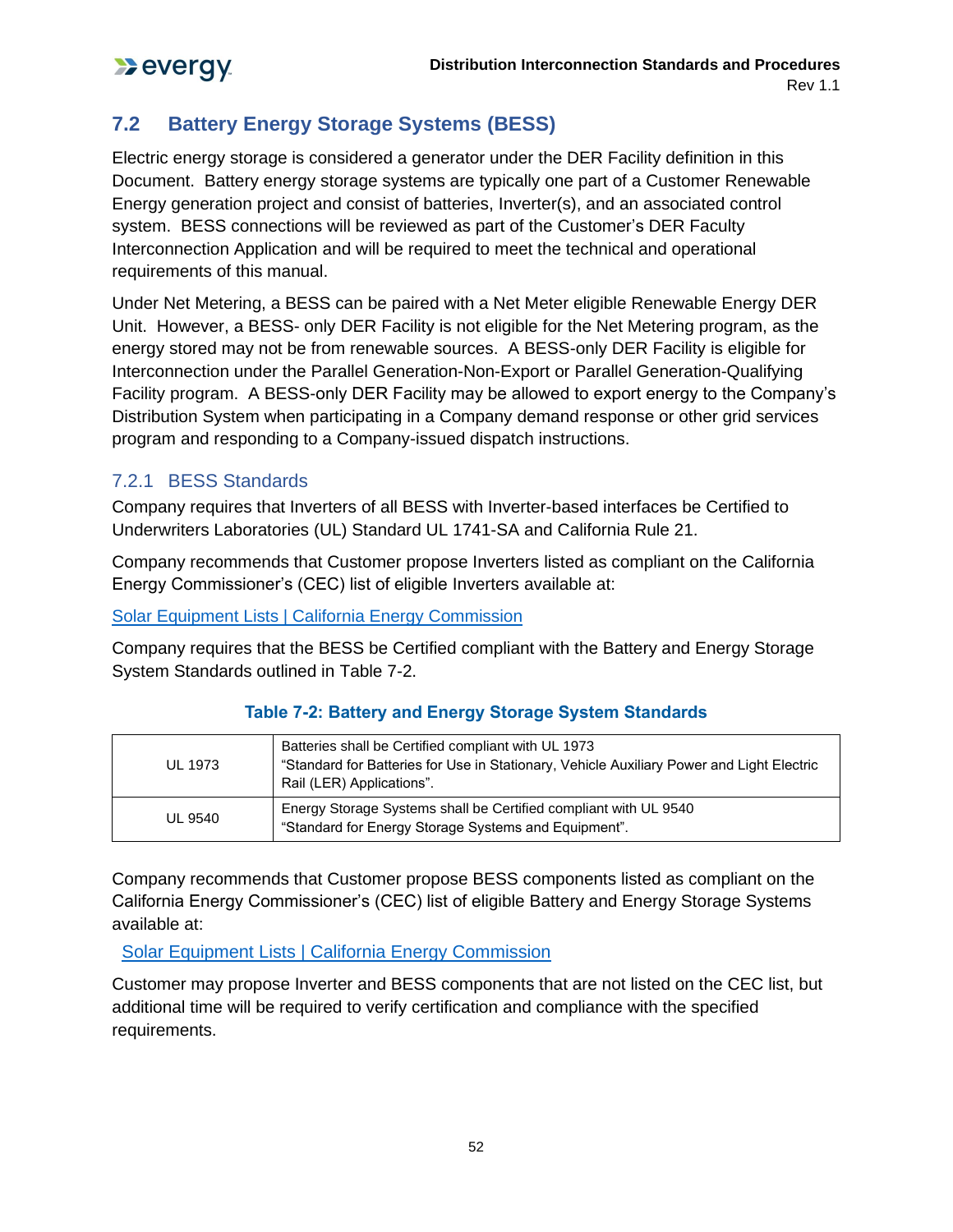

## 7.2.2 BESS One-Line Diagrams

The one-line diagrams presented in this section are illustrative of several typical DG plus BESS installations. The NEC may permit other configurations and may impose additional wiring and equipment requirements.

Figure 7-5 below, illustrates the typical one-line diagram for a Customer's DER Facility with renewable DG and storage connected at a circuit breaker in the electric service/load panel. The NEC 120% rule<sup>18</sup> applies when the DER PoC is made on the opposite end of the load bus from the primary power source.





below, illustrates the typical one-line diagram for a Customer's DER Facility with renewable DG and storage connected after the Company service meter, but on the supply side of the Customer's service fuse/breaker disconnect using a double lugged meter enclosure. In this

<sup>18</sup> NEC707.12(B)(3)(2)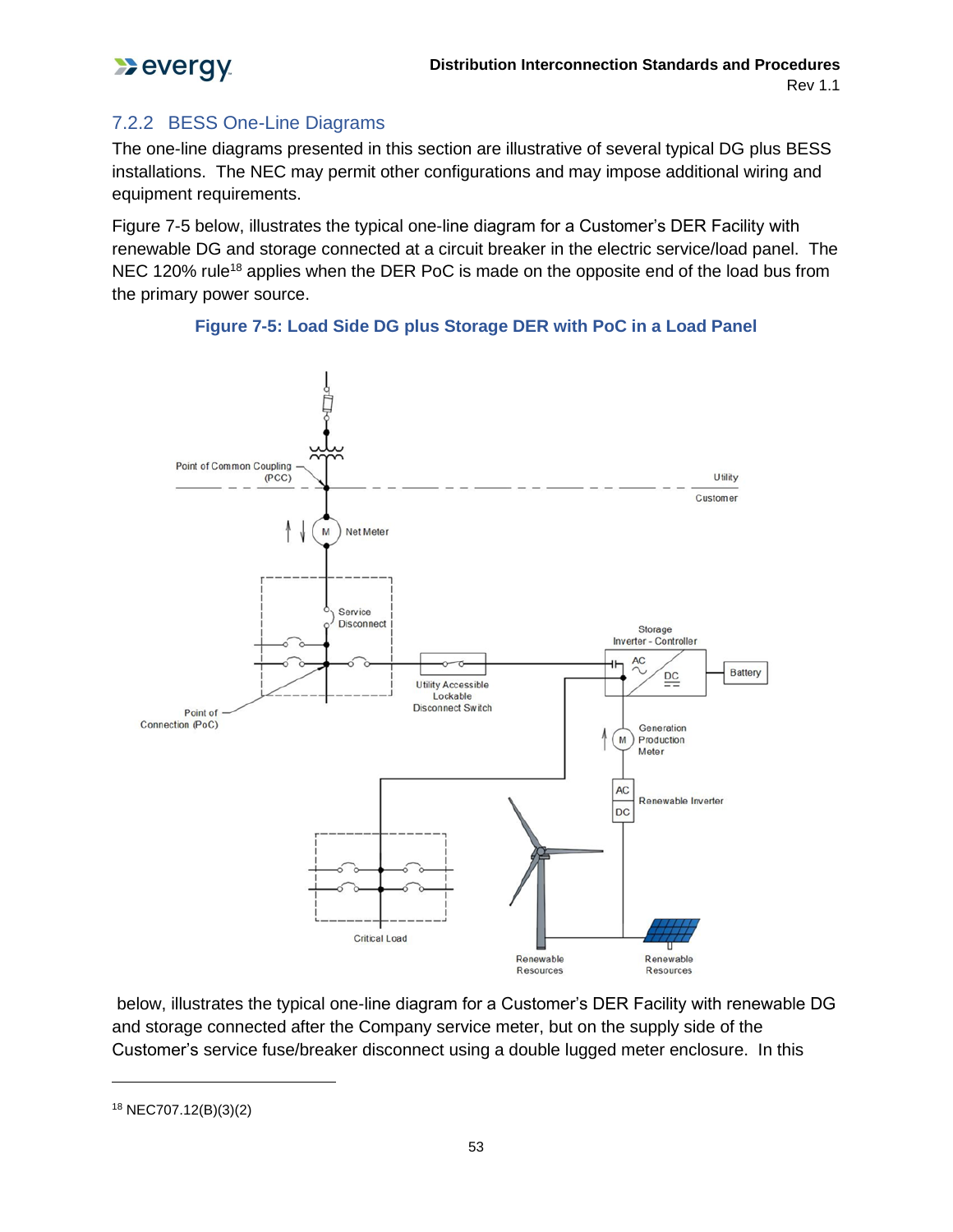

configuration the meter enclosure must have the rating of the sum of the Customers service disconnects, main and DER.



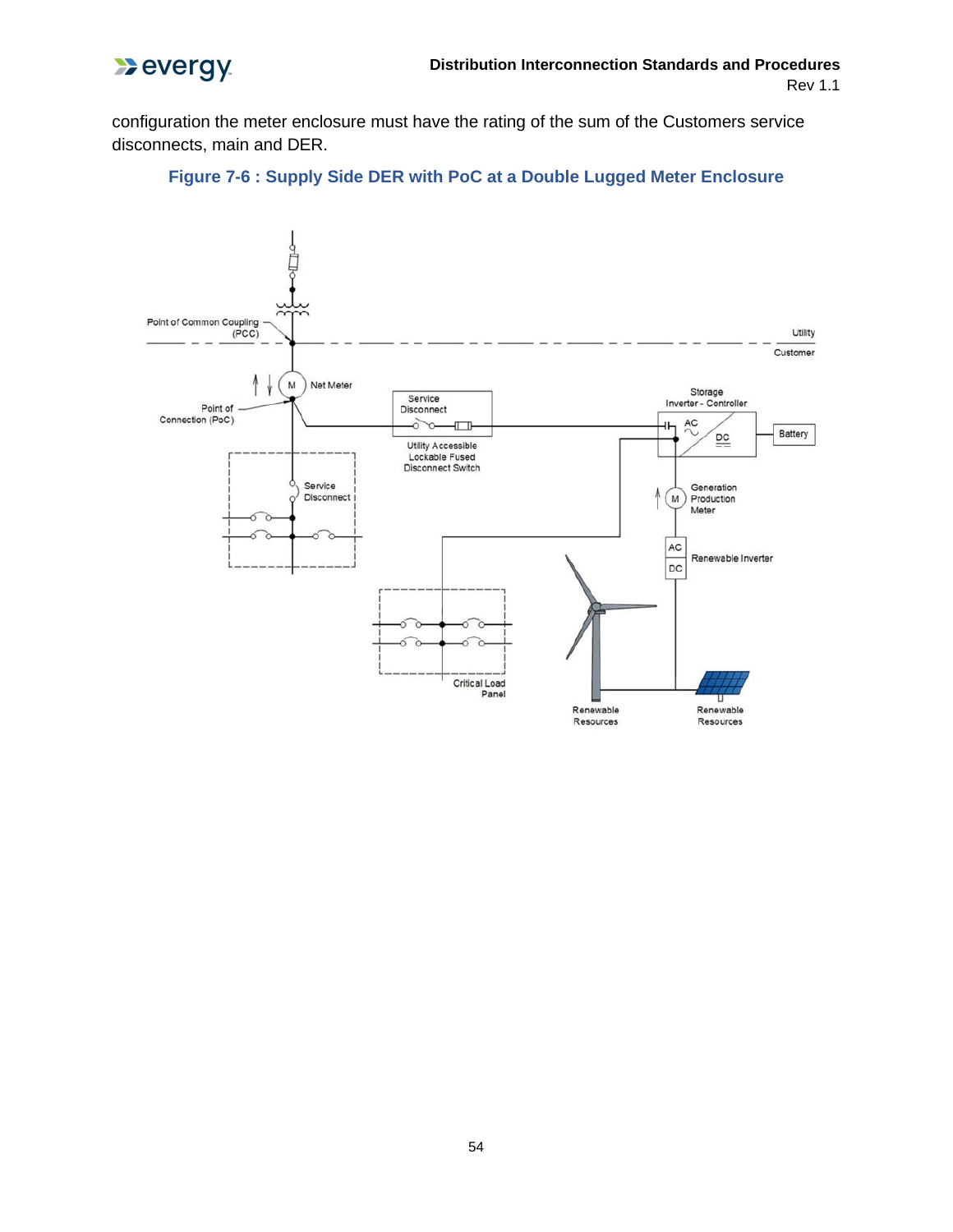



#### **Figure 7-7 : Supply Side DER with PoC at a Double Lugged Meter Enclosure**

Figure *7-8* below illustrates the typical one-line diagram for a Customer's DER Facility with renewable DG and storage connected after the Company service meter, but before the main distribution panel. In this configuration the AC disconnect will be ahead of the automatic transfer switch. The AC disconnect will only be operated by the utility during service work.

#### **Figure 7-8 : Typical PV Install with TESLA Service Rated Gateway and Powerwall Battery**